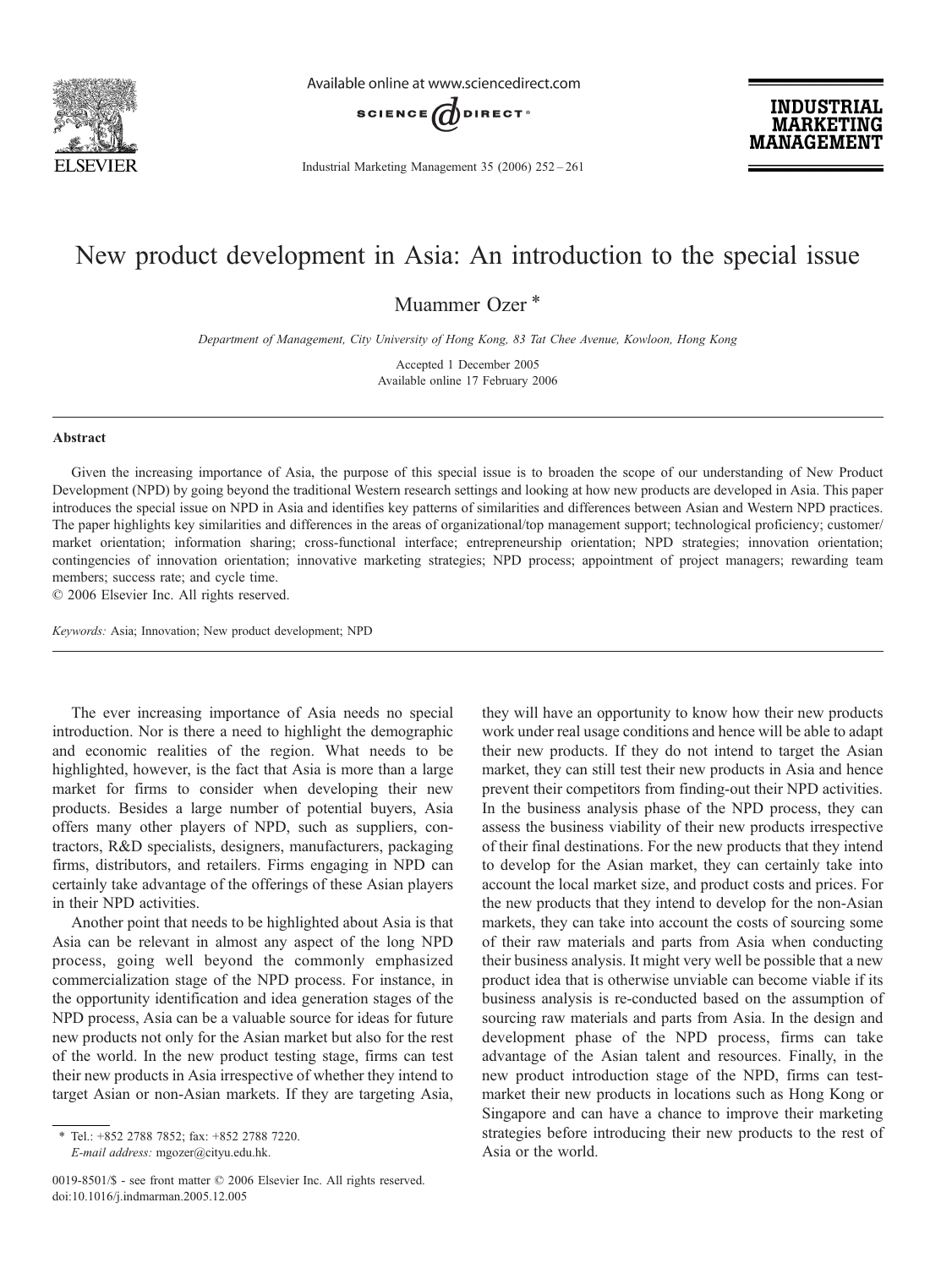In our call for papers for this special issue, we stated that given the increasing importance of Asia, we aim at broadening the scope of our understanding of NPD by going beyond the traditional Western research settings and looking at how new products are developed in Asia. Theoretically, we intend to understand how and why NPD in Asia differs from that in the rest of the world. We also wish to know whether Asia's unique market and cultural realities have any impact on NPD and its outcomes. Managerially, we hope to offer useful guidelines to both Asian and Western companies with regard to developing new products in Asia.

The purpose of this paper is to introduce the special issue on NPD in Asia and to identify some patterns of similarities and differences between Asia and the West with respect to NPD. The following section introduces individual contributions to this issue. After that, key similarities and differences between Asian and Western NPD practices are highlighted. Finally, the supports of an outstanding and dedicated group of reviewers are acknowledged.

## 1. New product development in Asia

The articles included in this issue cover a wide range of countries in Asia and make a significant and much-needed contribution to our understanding of the different aspects of NPD in Asia. In "Best New Product Development and Management Practices in the Korean High-Tech Industry," Michael Song and Jeonpyo Noh investigate critical factors affecting new product success and effective NPD models for Korean high-tech firms. The results show that successful projects differ from unsuccessful projects in project environment, skills and resources, project leadership, strategic fit, efficient NPD process, and effective product-positioning strategies. The authors confirm that efficient and effective NPD and management are important determinants of high-tech firms' competitive advantage. Furthermore, they raise questions about some commonly held beliefs when compared with Western studies focusing on high-tech industries.

In another best-practice study, Muammer Ozer and Ziagung Chen argue that one of the important aspects of the earlier "best practice" studies is that they are primarily based on Western samples. They further state that because management practices, cultures, and norms differ around the world it has been argued that the findings of the earlier studies will likely to be less applicable to firms managing NPD outside the West. They survey Hong Kong firms and compare the NPD activities in Hong Kong with those in the US. The results revealed interesting similarities and differences between US and Hong Kong firms with regard to their NPD activities.

In an article about the integration of marketing and R&D functions within an organization, Tony Garrett, David Buisson and Chee Meng Yap argue that of the mechanisms developed to aid functional integration, many have been developed in the West and may not have applicability in other national settings. Based on a sample of NPD workgroup personnel in New Zealand and Singapore, they show key differences between the two samples, indicating a link between formalization, centralization, role flexibility and interfunctional climate mechanisms with the Hofstede dimensions of Power Distance, Masculinity and Uncertainty Avoidance of national culture. They conclude that national cultural values and settings of the respondents are important when determining best integration mechanisms.

In another study about the marketing and R&D interface, Michael Song and R. Jeffrey Thieme develop hypotheses from a theoretical model of cross-functional team management in the NPD process based on the seminal work of [Gupta, Raj, and](#page--1-0) [Wilemon \(1986\)](#page--1-0) and test them using data collected from 376 U.S., 292 Chinese, and 279 Japanese firms. The results generally provide overall support for the model and reveal some surprising cross-national differences.

In "An Institutional Analysis of the New Product Development Process of Small and Medium Enterprises (SMEs) in China, Hong Kong and Taiwan," Wai-sum Siu, Tingling Lin, Wenchang Fang, and Zhi-Chao Liu use an institutional perspective to examine the interplay of government intervention, manufacturing systems and business approaches and its impact on the NPD practices of SMEs in the greater China region, including mainland China, Hong Kong and Taiwan. They conducted in-depth personal interviews with 43 Chinese, 26 Hong Kong and 28 Taiwanese SMEs to examine the respective similarities and differences in NPD practices and to compare and contrast them with those of their Western counterparts. The authors used a grounded theory approach to analyze the interview scripts. Based on the results, they propose a schema depicting the interplay and its impact on the NPD practices of Chinese SMEs.

Next, Yuan Li, Yi Liu and Yongbin Zhao build a conceptual model to describe the relationship among firm orientation, internal control systems and NPD and test empirically how market and entrepreneurship orientations affect the degree of improvement in NPD through personal control and/or output control in the Chinese transitional economy. The research findings provide some valuable insights into NPD in China. Most notable, entrepreneurship orientation not only has a direct positive effect on the degree of improvement in NPD, but also indirectly has a positive effect on it through personal control. At the same time, market orientation, through output control, has a negative indirect influence.

In a study of the role of the strategic orientation of the firm for successful NPD, Insik Jeong, Jae H. Pae and Dongsheng Zhou propose a conceptual model of strategic orientations, in which firm-internal (i.e., organizational support) and firm-external (i.e., environmental turbulence) factors are expected to influence strategic orientations, which, in turn, impact NPD performance. They test their model by using data collected from a large-scale survey of 232 manufacturing firms in China. The results largely support their hypotheses. First, organizational support and environmental turbulence have a positive influence on the implementation of strategic orientations. Second, different components of strategic orientation have different patterns of performance implications.

In "The Contingent Value of Marketing Strategy Innovativeness for Product Development Performance in Chinese New